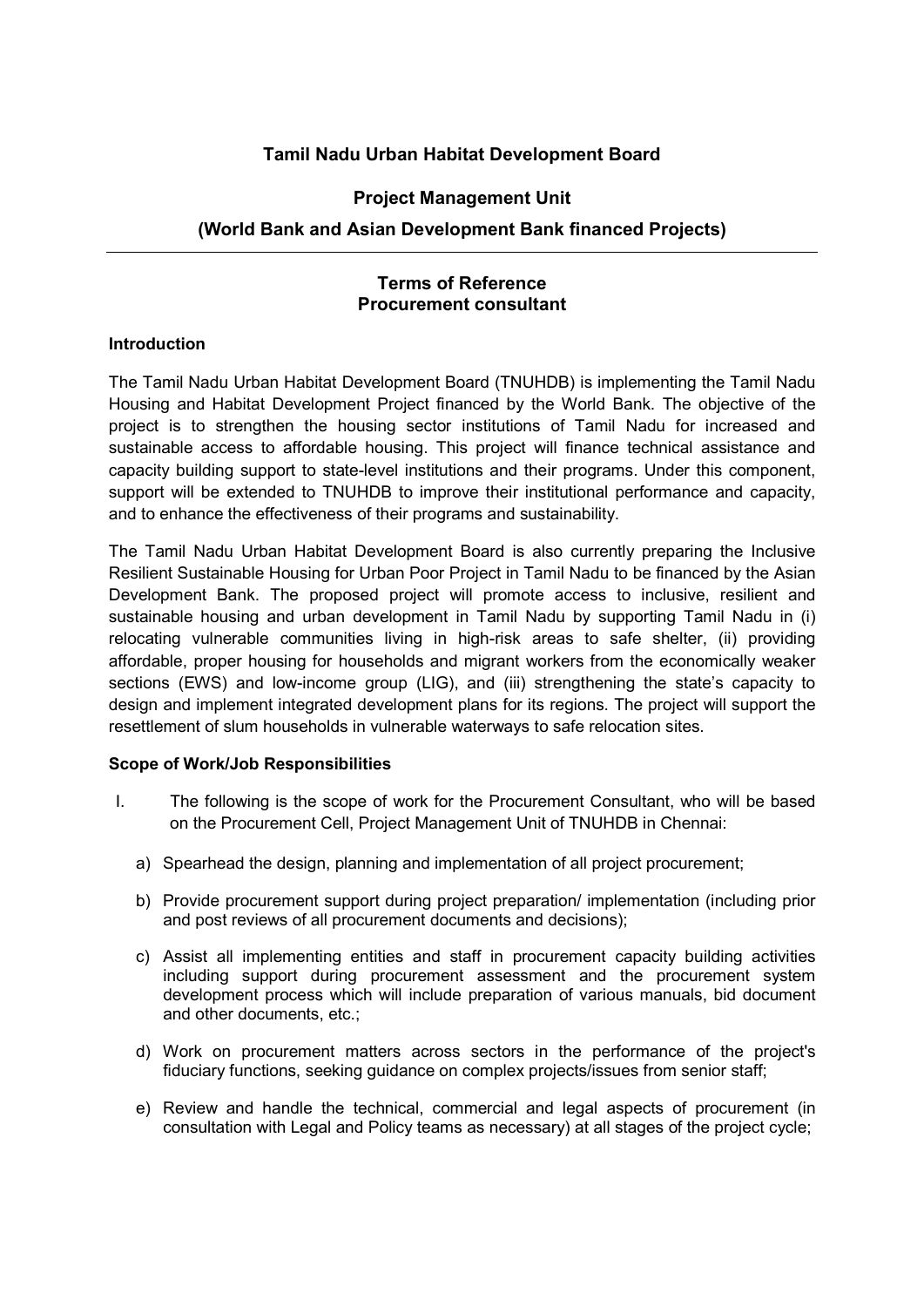- f) Provide operational advice to all staff on concepts, World Bank / Asian Development Bank policies and procedures for procurement;
- g) Assess procurement implications of project design, evaluate institutional capacity of implementing entities at district and sub district level and develop suitable procurement plans; conduct prior and post reviews of contracts;
- h) Assists PMU for preparation of Strategic Procurement Planning [SPP] and Project Procurement Strategy for Development [PPSD].
- i) Obtain "clearance" of the World Bank through Systematic Exchanges in Procurement (STEP), where applicable for the Procurement Plan; ToR, etc. and for all prior review cases;
- j) Design & conduct workshops to educate procurement professionals of the implementing agencies at state and district levels on approach to procurement, as well as on specialized procurement topics;
- k) Prepare a range of procurement-related documents and reports, and providing guidance and training to other procurement staff of the PMU;
- l) Document regularly all procurement processes undertaken, ensuring systematic maintenance of the procurement related records and documentations for procurement audit/ review by the World Bank / Asian Development Bank;
- m) Provide procurement related reports/updates, contract details to the World Bank / Asian Development Bank as and when required;
- n) Prepare/Update the procurement plan through STEP and schedule for the project by taking care to ensure optimum competition, economy and efficiency and priority of items;
- o) Spearhead the procurement of goods and works, non-consulting and consulting services including:
	- i. supervision and providing guidance to concerned project/PMU staff members regarding finalization of technical specifications/BOQ/drawings for goods and works and the Terms of Reference (TOR) for services;
	- ii. invitation of Expressions of interest (EOI) for services through advertisements, their evaluation and finalization of the Shortlist of eligible consultants;
	- iii. preparation of the Invitation for Bid (IFB) document/Request for Proposals (RFP) for various packages based on the standard bidding/proposal documents of the World Bank / Asian Development Bank, issue the advertisement in newspapers or send RFQ to identified eligible suppliers/contractors
	- iv. issue the RFP document to the shortlisted consultants, coordinate the prebid/proposal conference, prepare the minutes of conference along with addendum/clarifications and circulate the same to all the bidders/consultants;
	- v. receive, open and undertake the technical and commercial evaluation of the bids/technical and financial proposals as per the World Bank / Asian Development Bank procedure;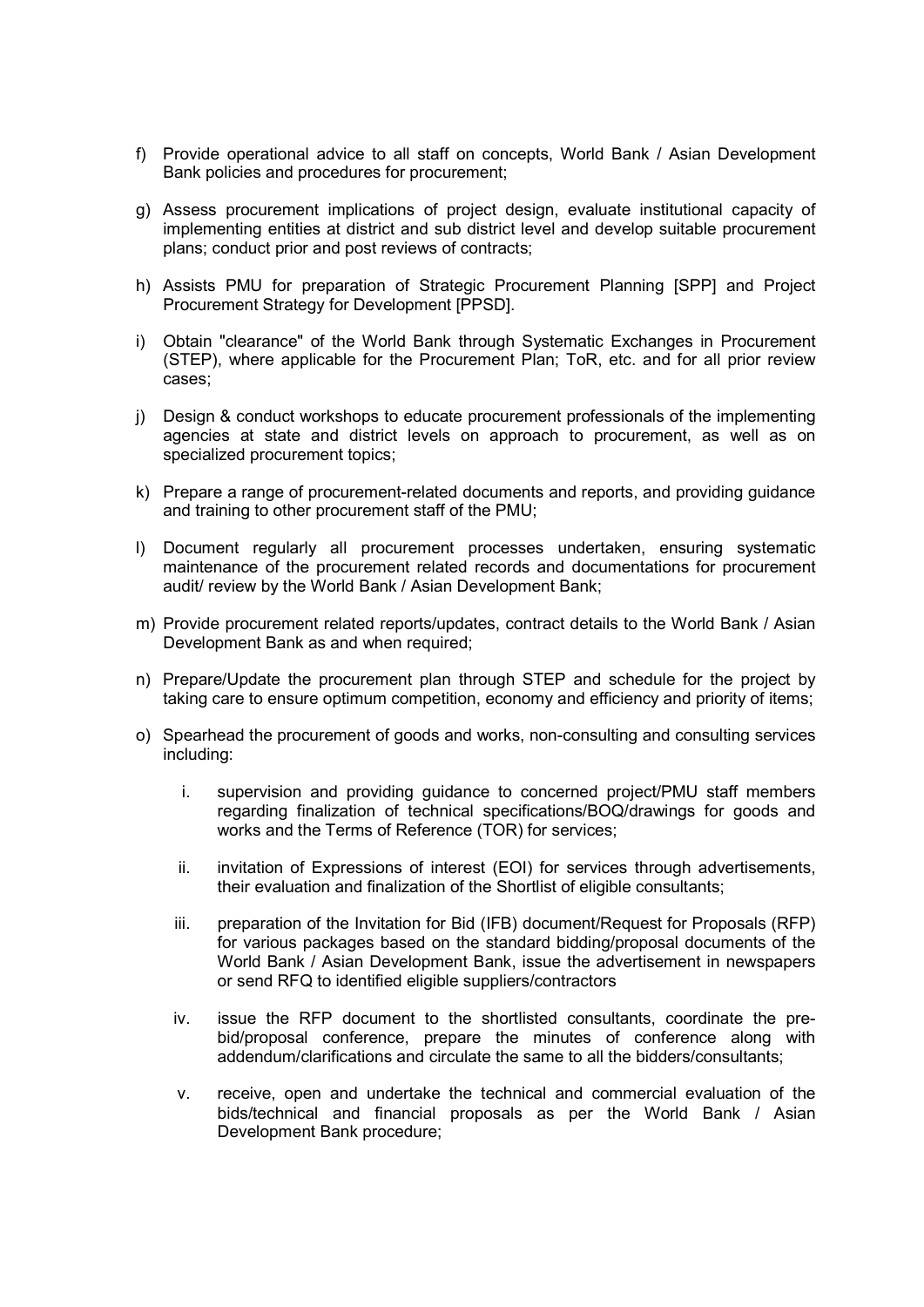- vi. in case of consultancy services, conduct limited negotiations as per the World Bank / Asian Development Bank procedures, prepare draft negotiated contract and minutes of negotiations;
- vii. prepare the contract document to the winning bidder/consultant and provide the feedback to unsuccessful suppliers/consultants;
- viii. publish the contract award notice; and
- ix. Monitor the contract management, issuing contract amendments, etc.
- p) Preparation of bid document, publication, clarification to bidders queries, Bid receiving, evaluation, Preparation of bid evaluation reports for submission to Government and World Bank / Asian Development Bank.
- q) Any other official responsibilities in respect of procurement management as assigned by the Project Director.

#### **Qualification**

2. Bachelor degree with major in a relevant discipline (e.g. Engineering, Law, Procurement, Finance, Business or Commerce) and relevant training in procurement work. Candidates having Master degree and Professional Diploma in Public Procurement (PDPP) or Certificate Program in Public Procurement (CPPP) will be preferred.

#### Experience

3. At least five years procurement experience with government/corporate/civil society of which minimum 12 months should be of directly working on World Bank / Asian Development Bank or similar international financial institution financed projects.

#### **Competency**

4. The incumbent should demonstrate:

- a) Strong conceptual, analytical skills with clarity of thought process and problem-solving skills.
- b) Ability to work under tight deadlines.
- c) Excellent organizational skills.
- d) Ability to work independently as well as in a team.
- e) Strong communication skills with the ability to clearly and concisely convey necessary information, explain reasoning, and support conclusions using data and facts.
- f) Excellent computer and document processing skills.